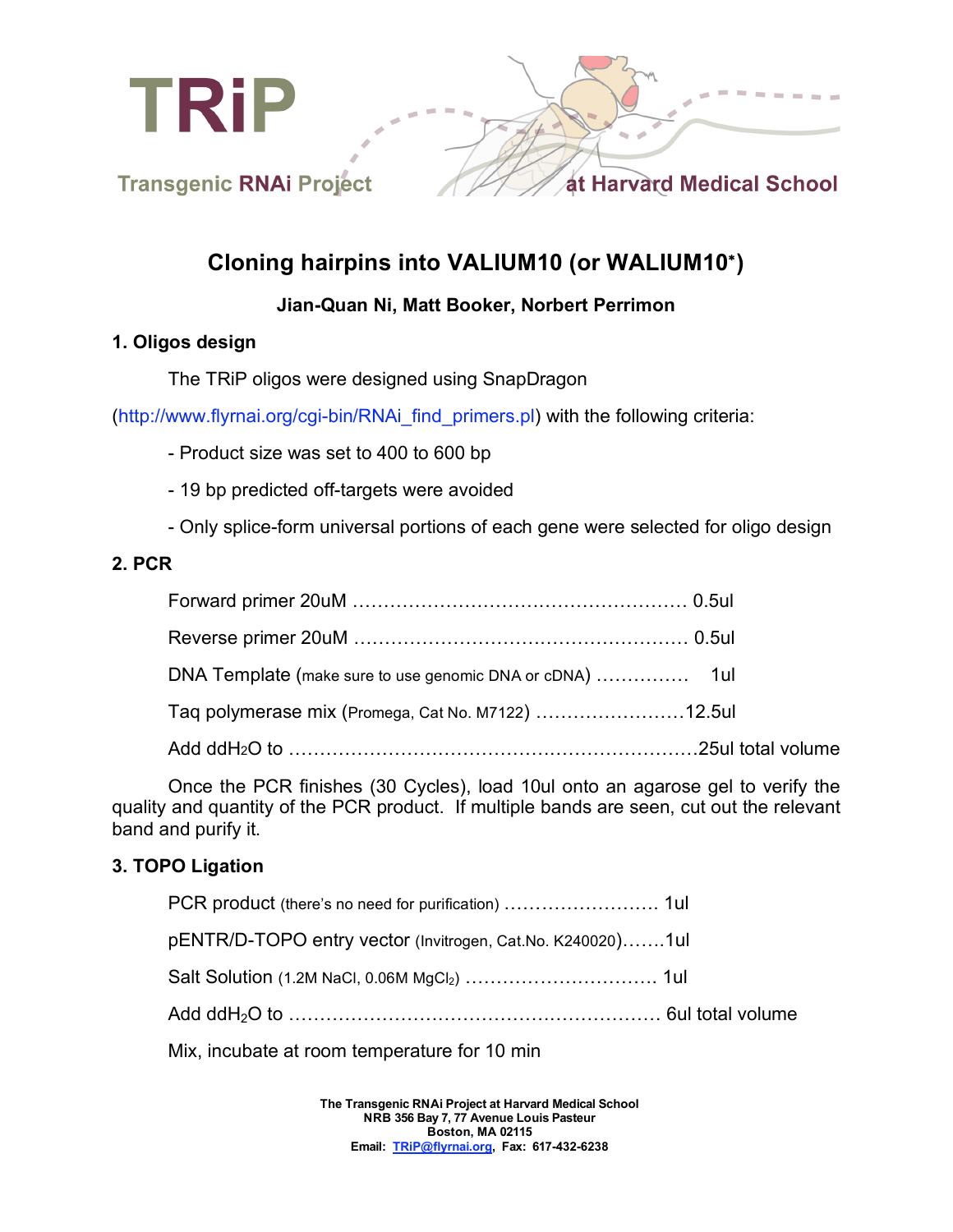

#### **4. Transformation**

Transfer all ligation mix to 50ul TOP10 cells, place on ice for 30 min, heat shock, add SOC medium and incubate at 37°C for 50 min, then plate (Kan resistant).

# **5. Select clone, culture in LB medium (Kan resistant) and miniprep.**

**6. Sequence pENTR/D-TOPO entry vector to ensure the insertion and its orientation is correct; i.e., 3' to 5'.**

Oligo used for sequencing, M13-F: 5'-TTGTAAAACGACGGCCAGTC-3'

#### **7. Recombination**

| 45-85ng/ul pENTR/D-TOPO entry vector (from step 5) 0.3ul |  |
|----------------------------------------------------------|--|
|                                                          |  |
|                                                          |  |
|                                                          |  |

Mix, incubate at 25°C for 1 hr, and then add 1ul proteinase K ( From LR clonase kit), further incubate at 37°C for 10 min to remove the recombinase.

# **8. Transformation**

Recombination product ……………………………………… 5ul

TOP10 competent cells ……………………………………… 50ul

Mix, incubate on ice 30 min, 42°C heat shock, add SOC medium, incubate at 37°C for 30 min, then plate (Amp resistant)

#### **9. Select clone, culture in 5ml LB medium (Amp resistant) and miniprep**

At end elute with 100ul dd $H_2O$ .

**10. Sequence hairpin construct to confirm the** *ftz* **inton is in the correct orientation (in our experience: 40-60% of the clones are correct).**

Primer used for DNA sequencing, Hsp70F: 5'-CGCAGCTGAACAAGCTAAAC-3'

**The Transgenic RNAi Project at Harvard Medical School NRB 356 Bay 7, 77 Avenue Louis Pasteur Boston, MA 02115 Email: TRiP@flyrnai.org, Fax: 617-432-6238**